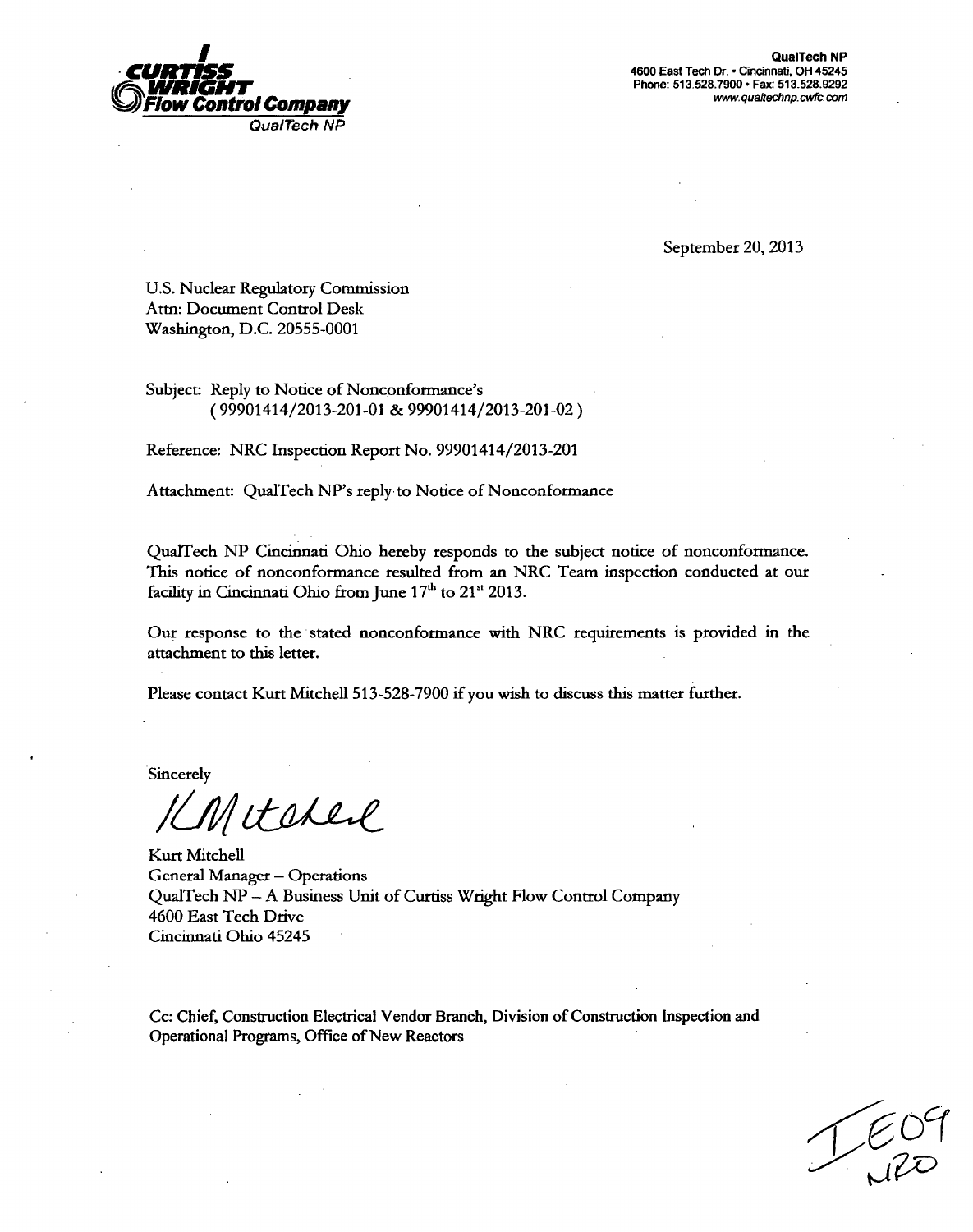# QualTech **NP** Reply to Notice of Nonconformance

## I) Notice of Nonconformance (99901414/2013-201-01) Documents the Nonconformance as Follows:

Criterion III, "Design Control," of Appendix B, "Quality Assurance Criteria for Nuclear Power Plants and Fuel Reprocessing Plants," to Title 10 of the Code of Federal Regulations (10 CFR) Part 50, "Domestic Licensing of Production and Utilization Facilities," states, in part, that "measures shall also be esta application of materials, parts, equipment, and processes that are essential to the safety-related functions of the structures, systems and components."

QualTech's Dedication Plan# CGI-039, "Dedication Plan for BAL Seals, Inc., Rotary Flange Seals, Used In CB&I Airlocks," Revision 3, dated December 14, 2012, states, in part, that a critical characteristic shall be verified internally via Nitric Acid spot test to assure the rotary flange material is 300 stainless steel series and document the results in the inspection data sheet.

Contrary to the above, as of June 21, 2013, QualTech failed to perform a review for suitability<br>of application of materials, parts, equipment and processes that are essential to the safety-<br>related function of the structur stainless steel series and document the results in the inspection data sheet as required by the CGD plan for the BAL Seal rotary flange seal.

This issue has been identified as Nonconformance 99901414/2013-201-01.

1) Reason for Non Conformance:

QualTech NP is in agreement with this NRC notice of nonconformance. QualTech NP believes that the required test was overlooked in our process for dedication.

### 2) Corrective Actions:

- a) One item from the same lot of material for the BAL Seal rotary flange seal part number 0000045942, that was identified in this notice of nonconformance, was taken from inventory and tested in accordance with the approved commercial grade dedication plan. The item was found to be acceptable in accordance with the dedication acceptance criteria therefore there was no impact on the item identified in the notice of nonconformance.
- b) Historical files were reviewed for extent of condition and no other occurrences of this nature were identified therefore QualTech NP considered this an isolated incident. QualTech NP considered this a matter of human error and oversight in the review of the dedication test data. No further action is required.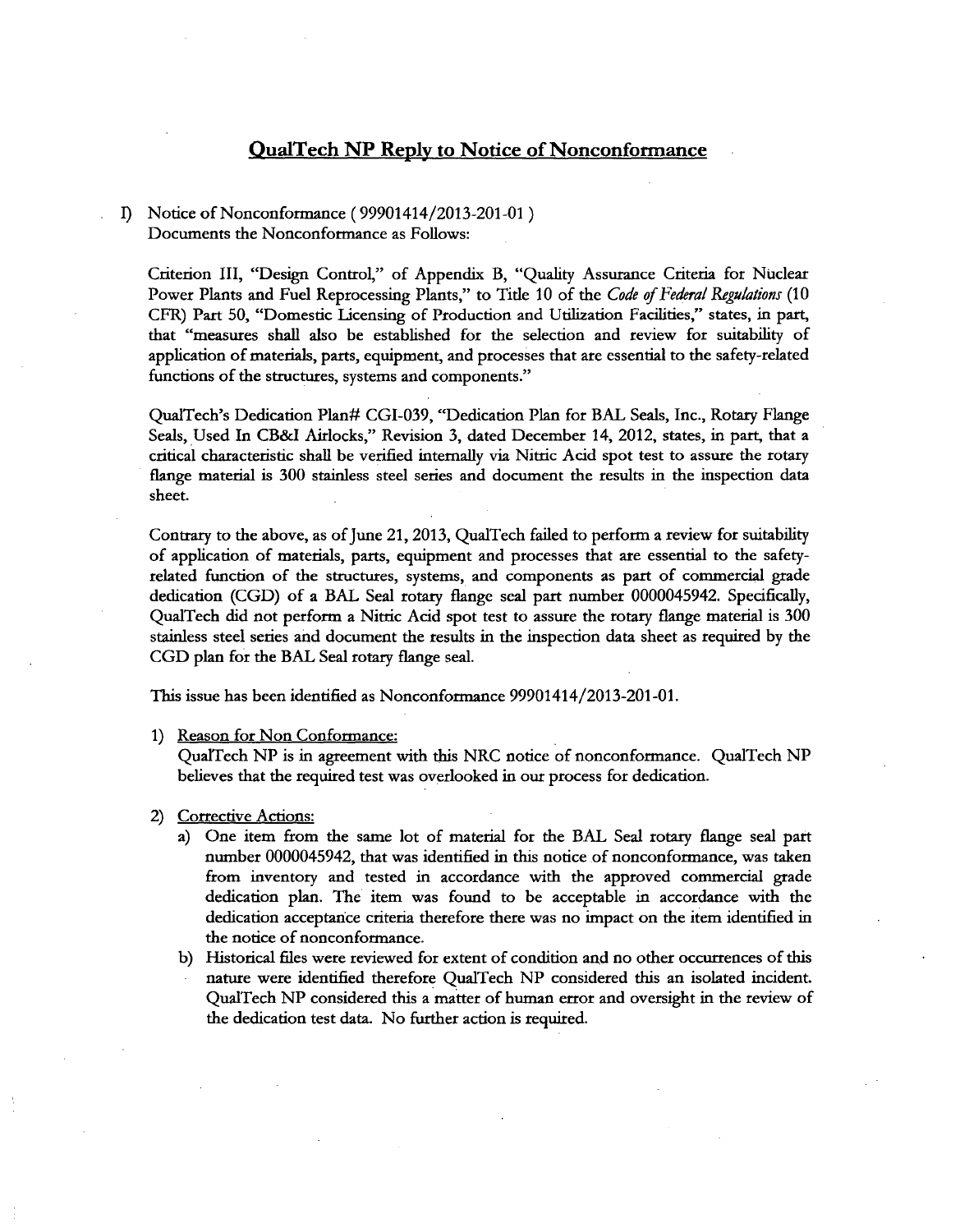- 3) Preventive Actions
	- a) The extent of condition for hardware impact was complete and the results indicate that this was an isolated case therefore no further preventative action is necessary as a result of this review.
	- b) All personnel involved in the testing and review of this dedication process were made aware of this nonconformance and understand the human error that occurred. No further preventative actions are necessary.

#### 4) Scheduled for Completion:

All actions for this notice of Nonconformance were completed on 8-20-2013 under QualTech NP's Corrective Action Program condition report # C13-264.

# II) Notice of Nonconformance (99901414/2013-201-02) Documents the Nonconformance as Follows:

Criterion III, "Design Control," of Appendix B to 10 CFR Part 50 states, in part, "Measures shall be established to assure that applicable regulatory requirements and the design basis, as defined in **§** 50.2 and as specified in the license application, for those structures, systems, and components to which this appendix applies are correctly translated into specifications, drawings, procedures, and instructions."

QualTech's quality assurance (QA) manual, section 3.0, "Design control", step 3.2.1, states in part that, "when a client's procurement document is received, the document shall be processed to ensure that contract requirements and customer expectations are satisfied and contract requirements are correctly translated into drawings, specifications, instructions, and project documents."

Contrary to the above, as of June 21, 2013, QualTech did not properly translate contract requirements into procurement specifications and test procedures associated with the testing of certain safety-related components. Specifically, QualTech's test procedures that were included with QualTech's purchase orders (POs) to Green Mountain Electromagnetics (GME), did not explicitly state the proper International Electrotechnical Commission (IEC) standards and revisions to be used for electromagnetic compatibility.

### 1) Reason for Nonconformance:

QualTech NP is in agreement with this NRC notice of nonconformance. QualTech NP's practice was to use and implement the most current revision for standards utilized in EMI-RFI testing activities believing that the latest standard provided the latest best practices and methodology for testing. However, QualTech recognizes that a reconciliation of the customer specified revision of the standard verses the later revision of the standard is a more conservative approach and would ensure no adverse impact on test results.

### 2) Corrective Actions:

QualTech NP contracted with Green Mountain Electro-Magnetics to perform a review of the year /revision of the IEC & CISPR standards specified by EPRI TR-102323 and the